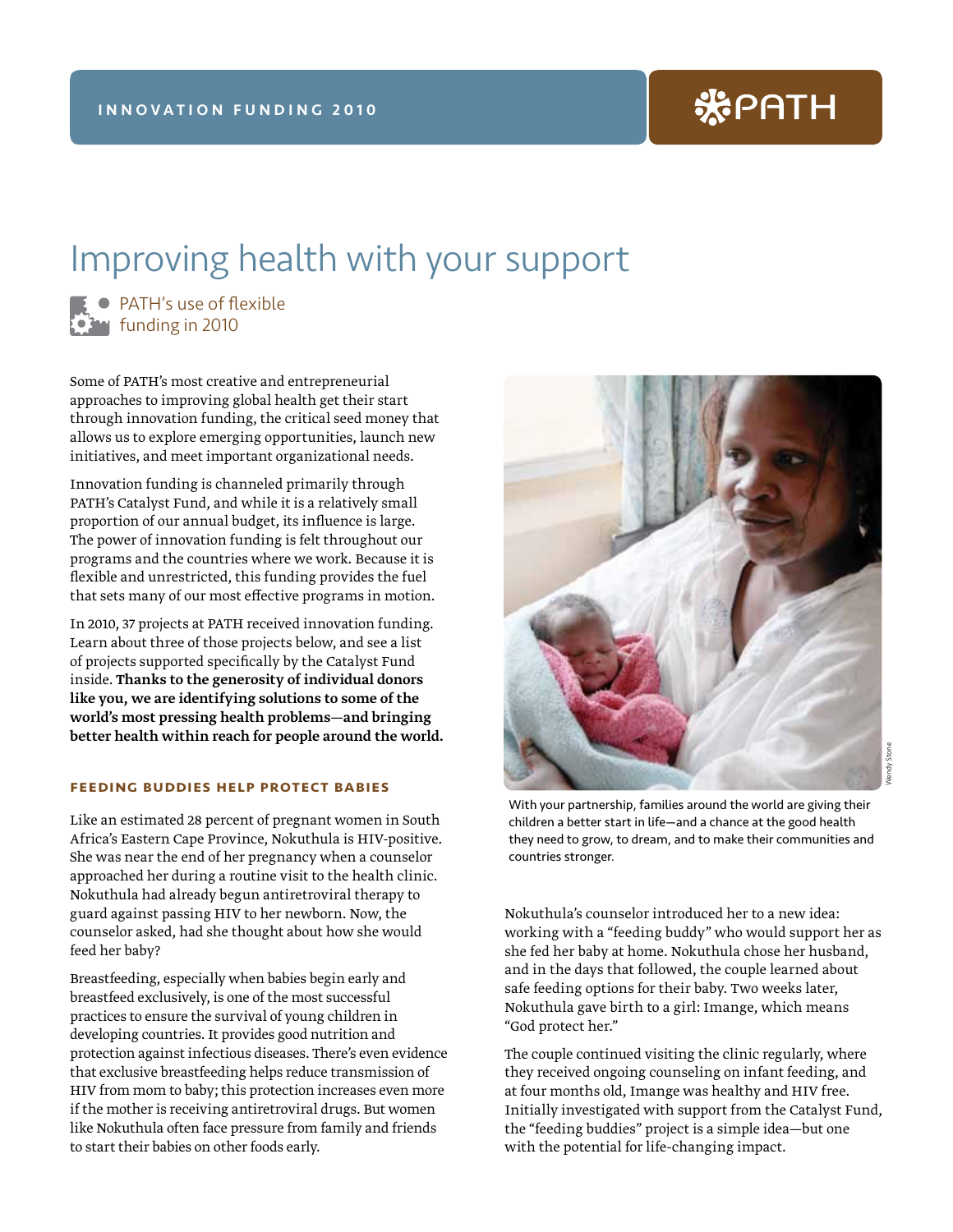

In Peru, these six girls are part of a project that helps adolescent girls get vaccinated against human papillomavirus—a primary cause of cervical cancer—before they ever face the risk of infection. Your support helped open the door.

#### using mobile technology to manage tuberculosis

In Africa, interest in the potential of cell phones and other mobile handheld devices to make health care more efficient and effective has grown with the increasing availability of cellular services. According to the International Telecommunications Union, Africa has the highest growth rate for cell phone subscriptions in the world, with 28 percent of Africans holding a subscription to a cellular service. Just a decade ago, the number was only 2 percent.

In Tanzania, PATH worked with a team of health care workers and coordinators to test how mobile phones might be used to improve care for people with tuberculosis. The pilot project, supported by the Catalyst Fund, developed and introduced a mobile phone–based management tool for health care coordinators in two Tanzanian districts. If successful, the project will expand to six more districts.

During the pilot project, health care coordinators received mobile phones, with applications designed specifically to user requirements, that aimed to improve services in three ways: by improving monitoring and supervision of health care facilities, improving data collection, and reinforcing health workers' training. What we learn from this project will point the way to more widespread use of mobile technology as a strategy to improve health, in our own work as well as through our partners.

#### keeping girls in school, and vaccinated

Sometimes, the barriers that stand in the way of vaccination are not readily visible. Johana, a 13-year-old schoolgirl in the Piura District of Peru, used to miss classes and sometimes full days because she was embarrassed to use the bathrooms at her school or even to attend during

her menstrual period. And if Johana was not in school, she risked missing a vaccination offered there against human papillomavirus (HPV), the main cause of cervical cancer.

With help from a small grant from the Catalyst Fund, PATH's cervical cancer prevention team looked for ways to ensure girls in Piura District would stay in school—and receive their vaccinations. The team was also looking for a way to make the local school district aware of how small improvements can affect bigger goals, such as girls' education and health. They decided on a twofold approach: to partner with Peru's Ministry of Health to improve bathroom conditions at seven schools and to provide sanitary napkins at 75 schools in the area so girls could attend class during their menstrual periods.

Repair work at the schools varied with conditions. Johana's school received six doors on toilet stalls, new tile on floors and walls, and a new sink. The renovated bathroom now has separate entrances for boys and girls.

"The bathrooms at my school have changed a lot," Johana said. "Before now, I was embarrassed…now I do not miss a class because we can use [the bathrooms] without any problems."

### The catalyst for change

The Catalyst Fund is the primary source of the innovation funding that allows PATH to act on new ideas and meet emerging challenges. This is absolutely essential to our work. Without your support, many of our most successful and innovative ideas would never reach the people who can benefit most. We are most grateful to you for giving us this opportunity. In return, we provide a way for you to help improve the lives of people around the world. Thank you for your support.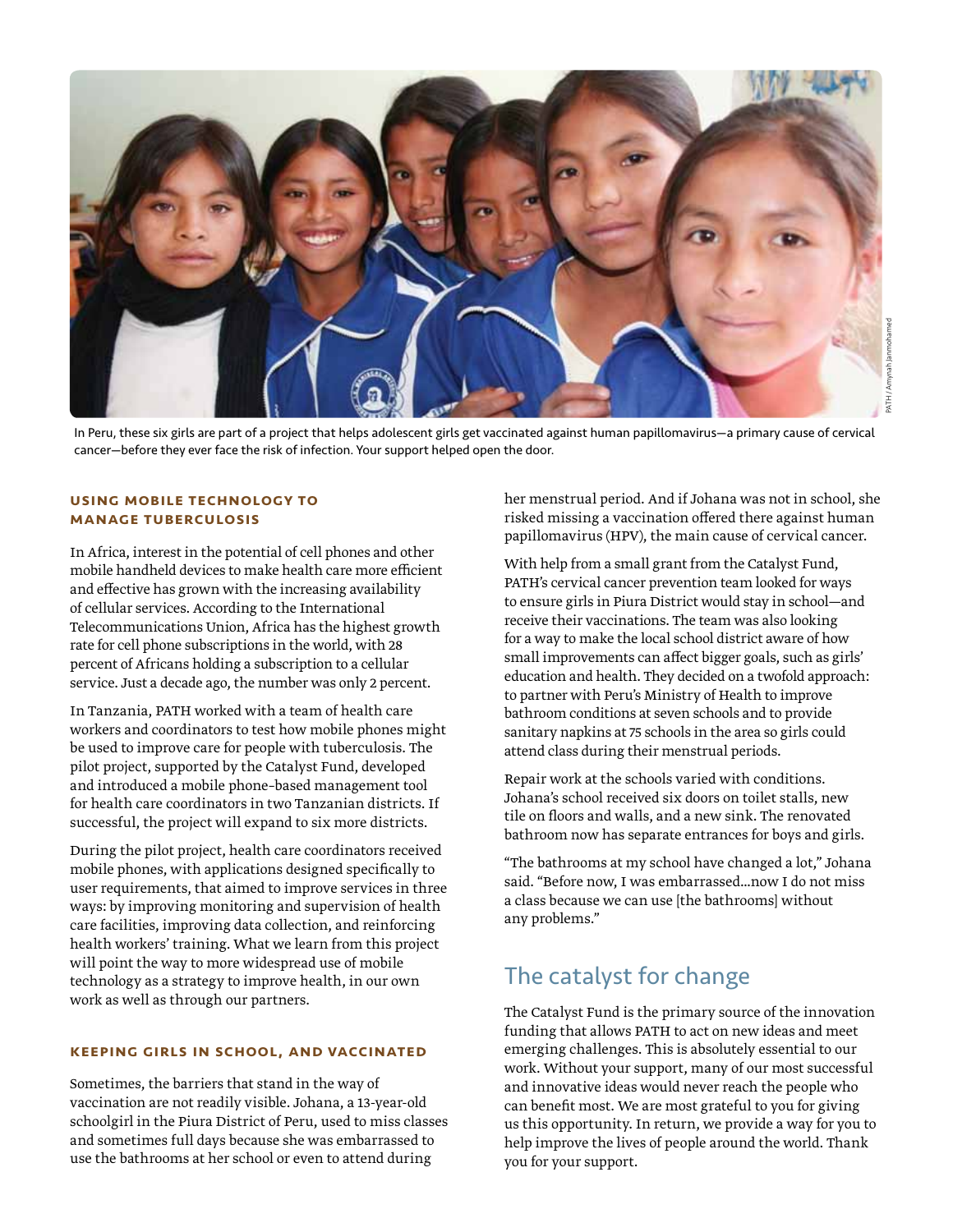## Overview of Catalyst Fund allocations in 2010

PATH's Catalyst Fund channels innovation funding into projects across the spectrum of health need and in all areas of our work—from behavior change to technologies to local collaborations that strengthen health systems.

| <b>Project title</b>                                                                              | <b>Brief description</b>                                                                                                                                                                                                                                                                                                                                                                                                                                                            |
|---------------------------------------------------------------------------------------------------|-------------------------------------------------------------------------------------------------------------------------------------------------------------------------------------------------------------------------------------------------------------------------------------------------------------------------------------------------------------------------------------------------------------------------------------------------------------------------------------|
| Challenges and opportunities to increasing<br>access to antiretroviral therapy monitoring         | The barriers that hinder the monitoring of antiretroviral therapy, including HIV load,<br>may affect the outcome of treatment for people with HIV. This project looked at the<br>challenges of implementing testing, in an effort to identify areas in which PATH might<br>address this complex issue.                                                                                                                                                                              |
| aids2031 Science and Technology<br><b>Working Group</b>                                           | Innovation funding helped cover costs for PATH to participate in the aids2031 Science<br>and Technology Working Group. The working group will uncover new ideas in science<br>and technology for HIV/AIDS prevention, treatment, and diagnosis.                                                                                                                                                                                                                                     |
| Childhood pneumonia prevention<br>and management                                                  | Pneumonia is the leading cause of death in children younger than five years. With help<br>from the Catalyst Fund, we explored country-specific policies and practices in the<br>areas of prevention, care, and management of childhood pneumonia-information<br>that supported the development of a PATH initiative to combat this disease.                                                                                                                                         |
| Critical analysis of PATH diagnostics                                                             | This project assessed several PATH-championed diagnostics to understand what leads<br>to successes and failures in the introduction of health diagnostics-and how these<br>lessons can make us more effective in the future.                                                                                                                                                                                                                                                        |
| Decision-making frameworks for<br>health innovation                                               | The project aimed to increase understanding of how national governments adopt<br>innovations in health. Understanding how and why national governments make<br>decisions can help ensure that people in low-income countries gain timely access to<br>advances in technology. Funding in 2010 allowed the project team to identify several<br>next steps, including developing resources and training to facilitate the use of these<br>frameworks within PATH.                     |
| Developing health and agriculture<br>linkage project for Kenya (orange-fleshed<br>sweet potatoes) | The project's goal was to demonstrate the ability of integrated agriculture and public<br>health interventions to enhance and sustain improved health. The project assisted<br>with the introduction of an HIV/AIDS service delivery project in western Kenya.                                                                                                                                                                                                                      |
| Diarrheal disease control in the<br>Mekong region                                                 | With support from the Catalyst Fund, PATH developed a strategy to enhance our work<br>to reduce the burden of diarrheal disease in Cambodia, Laos, Myanmar, and Vietnam<br>through a comprehensive, collaborative approach.                                                                                                                                                                                                                                                         |
| Feeding buddies: a strategy to promote safe<br>infant feeding for HIV-positive mothers            | This project partners HIV-positive mothers in South Africa with "feeding buddies,"<br>who support them in following safe feeding practices that maximize their babies'<br>health. In its second year of Catalyst Fund support, the project assessed the impact<br>of this strategy by having health care workers use mobile phones to collect data from<br>interviews with mother-buddy pairs.                                                                                      |
| <b>Global Health Ventures</b>                                                                     | Through a collaboration with Global Health Ventures, a venture capital fund targeting<br>companies with products that could benefit poor populations, PATH is working to<br>raise new private funding to support businesses in adapting and introducing health<br>technology products in low-resource markets.                                                                                                                                                                      |
| Human milk banking                                                                                | Human milk banks collect breast milk donated by nursing mothers for use by infants<br>whose own mothers' milk is not available. Using donated breast milk can be an<br>effective strategy for improving the growth, development, and survival of vulnerable<br>infants. PATH assessed the Brazilian National Network of Human Milk Banks model<br>and the feasibility of applying the model in South Africa-and began work to establish<br>collaboration between the two countries. |
| Improving nutrition for infants in Kenya                                                          | PATH held mother-to-mother support groups as part of a strategy in Kenya's Western<br>Province to improve infant and young child nutrition, with project staff following up<br>with the women to monitor their efforts.                                                                                                                                                                                                                                                             |
| Improving performance of health systems<br>at the community level                                 | This project aimed to establish an evidence-based strategy to increase the<br>effectiveness of community health worker programs in Kenya's Western Province.                                                                                                                                                                                                                                                                                                                        |